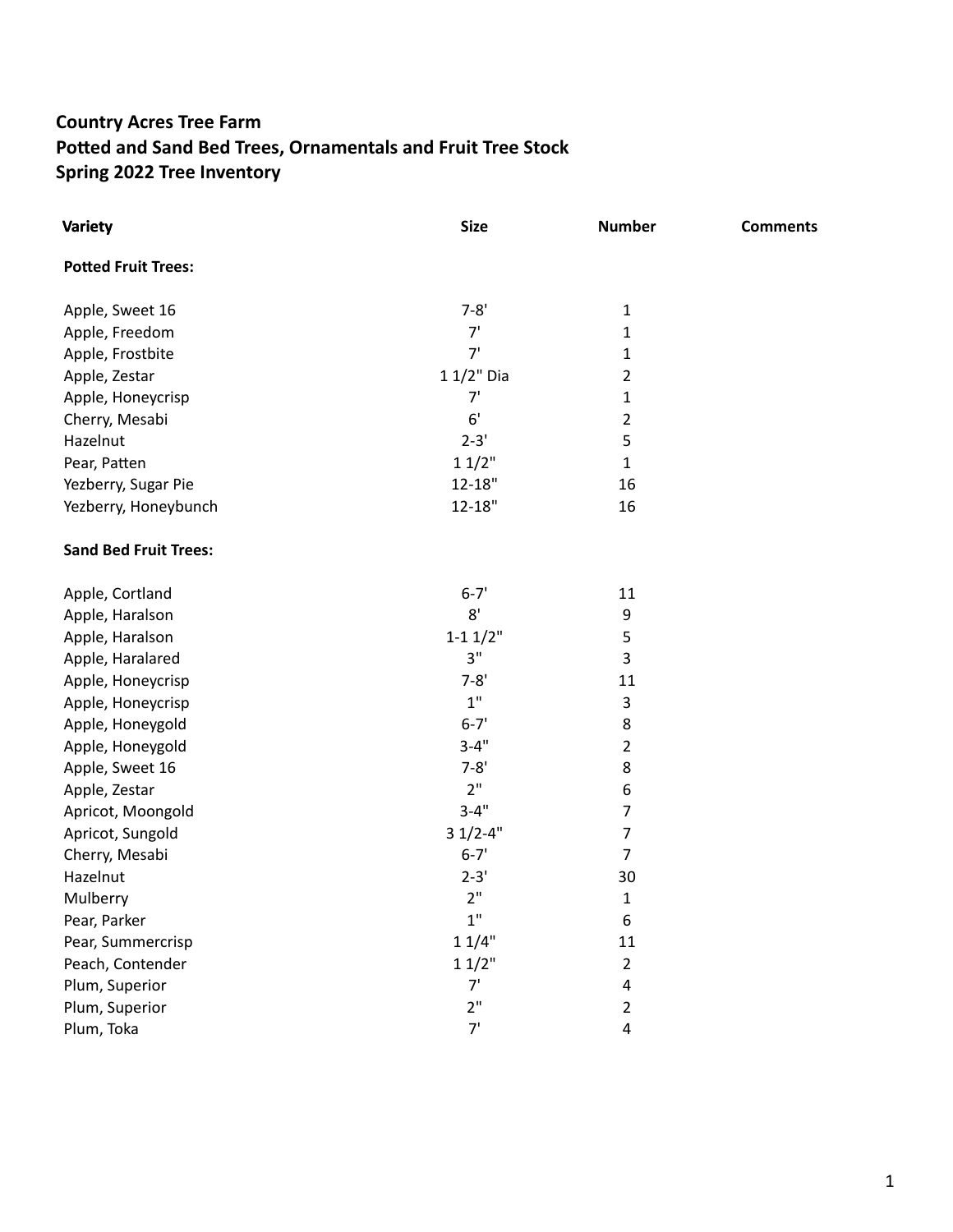| Variety                                | <b>Size</b>    | <b>Number</b>  | <b>Comments</b> |
|----------------------------------------|----------------|----------------|-----------------|
| <b>Potted Trees:</b>                   |                |                |                 |
| Arborvitae, American Pillar            | $2 - 3'$       | 31             |                 |
| Aspen, Dancing Flame SS                | 2"             | $\overline{2}$ |                 |
| Aspen, Quaking single stem             | $5-6'$         | 9              |                 |
| Aspen, Quaking single stem             | $1 - 11/4"$    | 12             |                 |
| Aspen, Quaking single stem             | $11/2-2"$      | $\overline{2}$ |                 |
| Aspen, Swedish Columnar SS             | 11/2"          | 3              |                 |
| Birch, Parkland Pillar SS              | 1"             | 11             |                 |
| Birch, River Clump                     | $6 - 7'$       | 3              |                 |
| <b>Birch River Double Stem</b>         | $8 - 10'$      | $\overline{2}$ |                 |
| Cherry, Canada Red                     | 2"             | 3              |                 |
| Coffeetree, Kentucky Espresso          | 11/2"          | 3              |                 |
| Crabapple, Cardinal                    | 11/4"          | 1              |                 |
| Crabapple, Robinson                    | 13/4"          | 1              |                 |
| Crabapple, Spring Snow                 | 11/2"          | 1              |                 |
| Elm, Accolade                          | 13/4"          | 1              |                 |
| Fir, Korean Silberlocke                | 4'             | 1              |                 |
| Ginkgo, Autumn Gold                    | 5'             | 5              |                 |
| Ginkgo, Autumn Gold                    | 11/2"          | $\overline{2}$ |                 |
| Ginkgo, Maidenhair                     | 3-4' Lt Br     | 4              |                 |
| Larch                                  | 8'             | 1              |                 |
| Lilac, Ivory Silk tree form            | $13/4 - 2"$    | 5              |                 |
| Lilac, Miss Kim                        | 3'             | 1              |                 |
| Lilac, Dwarf Korean                    | 30" Head       | 3              |                 |
| Linden, Glenlevin Little leaf Linden   | 1"             | 1              |                 |
| Linden, Greenspire                     | 11/4"          | 1              |                 |
| Maple, Autumn Blaze                    | 2 1/2-3" B&B   | 2              |                 |
| Maple, Emerald Lustre                  | 13/4"          | 1              |                 |
| Maple, Korean Clump                    | $4 - 6'$<br>2" | 5              |                 |
| Oak, Northern Red<br>Oak, Northern Red | 2 1/2" B&B     | 2              |                 |
|                                        | 3'             | 1<br>30        |                 |
| Pine, Austrian<br>Pine, White          | $2 - 3'$       | 7              |                 |
| Planetree, London                      | 6'             | 4              |                 |
| Spruce, Black Hills                    | $15 - 18"$     | 6              |                 |
| Spruce, Black Hills                    | 24-30"         | 25             |                 |
| Spruce, Black Hills                    | $3 - 4'$       | $\overline{2}$ |                 |
| Spruce, Colorado Blue                  | $3 - 4'$       | 8              |                 |
| Spruce, Colorado Green                 | 5-6' in Bskt   | 4              |                 |
| Spruce, Meyer                          | $2 - 3'$       | 5              |                 |
| Spruce, Meyer                          | 8' B&B         | 2              |                 |
| Spruce, Norway                         | $3 - 4'$       | 8              |                 |
| Spruce, Weeping white                  | 4-5' in Bskt   | 3              |                 |
| Yellowwood, American                   | 6'             | 10             |                 |
| Yellowwood, American                   | 11/4"          | 1              |                 |
|                                        |                |                |                 |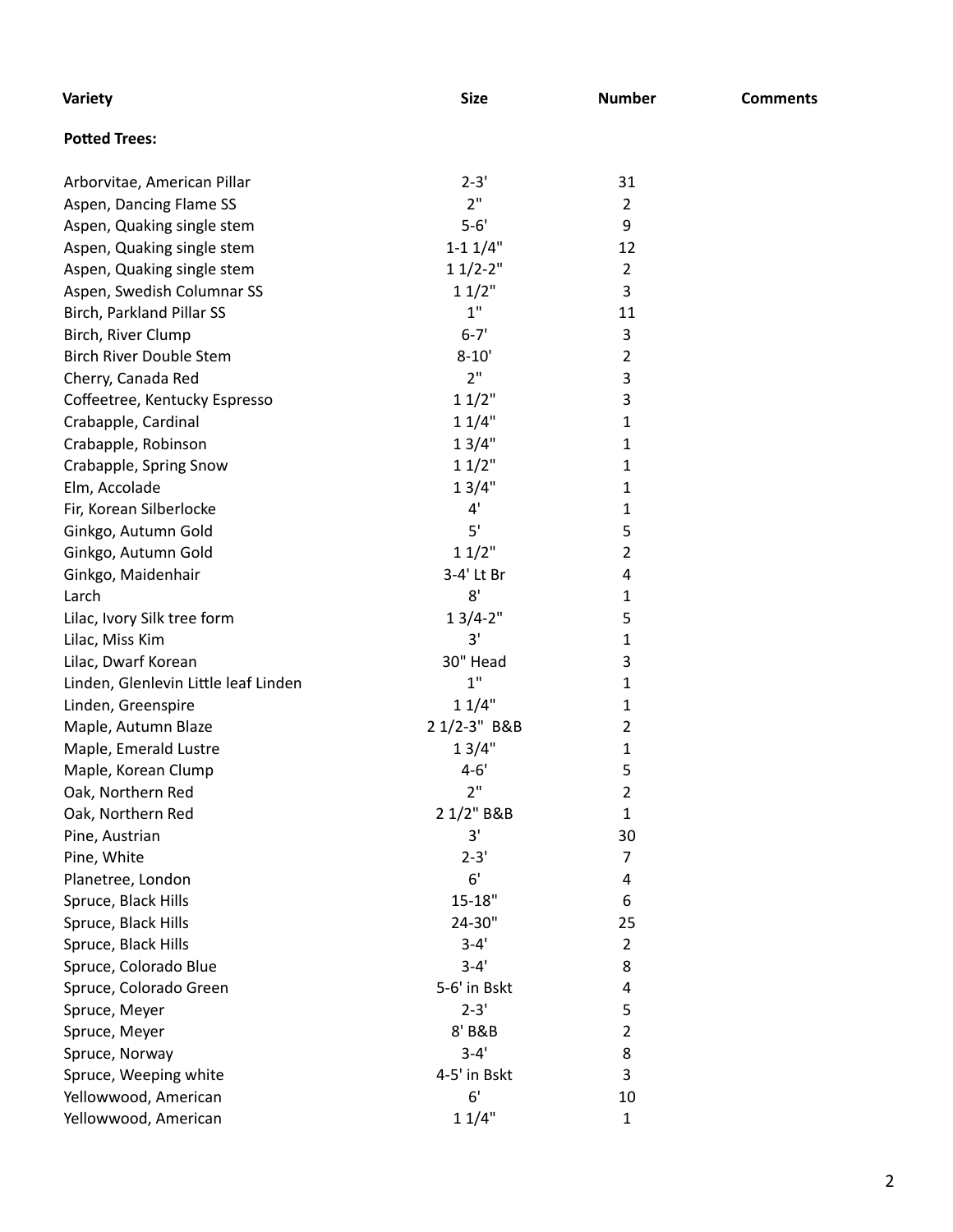| Variety                              | <b>Size</b>     | <b>Number</b>  | <b>Comments</b> |
|--------------------------------------|-----------------|----------------|-----------------|
| <b>Sand Bed Trees and Shrubs:</b>    |                 |                |                 |
| Aspen, Quaking Single Stem           | $1 - 11/4"$     | 7              |                 |
| Aspen, Quaking Clump                 | 10'             | $\mathbf{1}$   |                 |
| Aspen, Swedish Columnar              | 6'              | 17             |                 |
| Aspen, Swedish Columnar              | 11/2"           | $\overline{2}$ |                 |
| Birch, River Clump                   | $10 - 12'$      | 9              |                 |
| Birch, River Single Stem             | 6"              | 1              |                 |
| Birch, Whitespire Clump              | $8 - 10'$       | 5              |                 |
| <b>Burning Bush</b>                  | 3'              | 10             |                 |
| Coffee Tree, Espresso                | 11/2"           | 4              |                 |
| Cottonwood, Siouxland Seedless       | $11/2-2"$       | $\overline{2}$ |                 |
| Crabapple, Cardinal                  | $1 - 11/2$ "    | $\overline{2}$ |                 |
| Crabapple, Prairiefire               | $11/4-11/2"$    | 15             |                 |
| Crabapple, Robinson                  | 11/4"           | $\overline{7}$ |                 |
| Crabapple, Sargent                   | $1 - 11/2$ "    | 3              |                 |
| Crabapple, Sargentina                | 24" HD 4' Std   | $\mathbf{1}$   |                 |
| Crabapple, Spring Snow               | $11/4-11/2"$    | 16             |                 |
| Elm, Accolade Hybrid                 | $11/4-2"$       | 10             |                 |
| Elm, New Horizon Hybrid              | 11/2"           | 9              |                 |
| Elm, New Horizon Hybrid              | $2 - 2$ $1/2$ " | 3              |                 |
| Ginkgo, Autumn Gold                  | 11/4"           | $\overline{2}$ |                 |
| Hawthorne, Crimson Cloud             | 11/4"           | $\overline{2}$ |                 |
| Hawthorne, Crusader                  | $11/2-2"$       | 10             |                 |
| Hawthorne, Inermis                   | $2 - 3"$        | 4              |                 |
| Honeylocust, Skyline                 | 1"              | 9              |                 |
| Honeylocust, Sunburst                | 1"              | 1              |                 |
| Lilac, Ivory Silk Tree Form          | $11/2-2"$       | 6              |                 |
| Linden, Glenlevin Little Leaf Linden | 11/4"           | 13             |                 |
| Linden, Greenspire                   | 3"              | 1              |                 |
| Linden, Redmond                      | $2 - 3"$        | 4              |                 |
| Maple, Amur Flame Shrub Form         | $2 - 3'$        | 18             |                 |
| Maple, Armstrong Gold                | $2 - 2$ $1/2$ " | $\overline{2}$ |                 |
| Maple, Autumn Blaze                  | $13/4 - 2"$     | 4              |                 |
| Maple, Autumn Blaze                  | 21/2"           | $\overline{2}$ |                 |
| Maple, Autmun Spire                  | $11/2-2"$       | 5              |                 |
| Maple, Burgundy Belle                | 11/4"           | 12             |                 |
| Maple, Columnar                      | 11/2"           | 8              |                 |
| Maple, Crimson Sentry                | 11/2"           | 20             |                 |
| Maple, Crimson Sunset                | 11/4"           | 3              |                 |
| Maple, Deborah                       | 2"              | 1              |                 |
| Maple, Emerald Lustre                | 11/2"           | 4              |                 |
| Maple, Emerald Lustre                | 21/2"           | $\overline{2}$ |                 |
| Maple, Princeton Gold                | 11/4"           | 7              |                 |
| Maple, Red Rocket                    | $11/2 - 13/4"$  | 4              |                 |
| Maple, Royal Red                     | 11/4"           | 10             |                 |